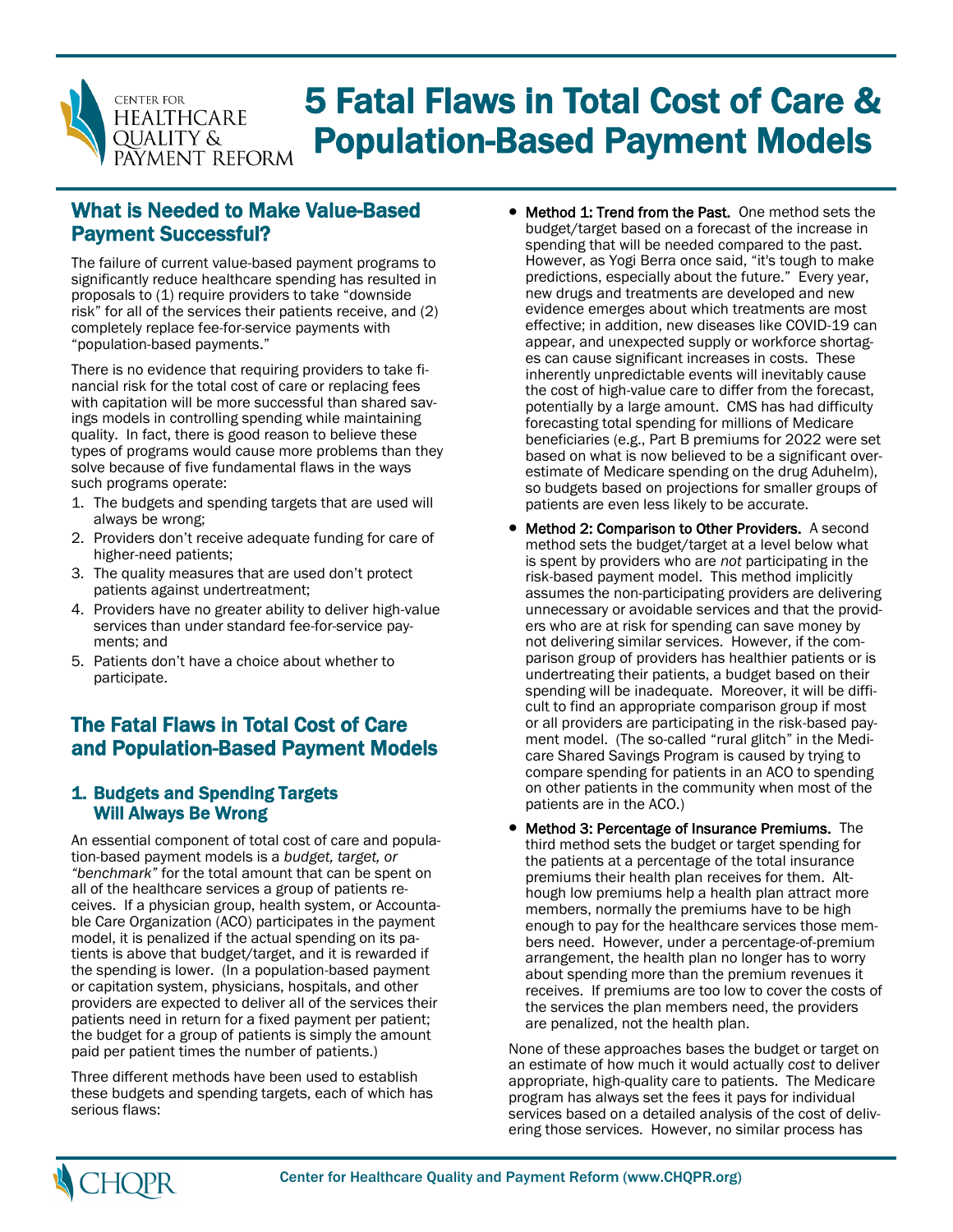been established to determine the right amount of total spending that is needed to deliver all of the services a group of patients will need.

Moreover, the budgets and spending targets in all three methods are increasingly being driven by arbitrary decisions about how much spending is *desirable*, regardless of whether that is actually *feasible* for physicians or hospitals to achieve. If a payer wants to spend less money, it can simply increase the annual budget/target by a smaller amount, regardless of the actual increase in the costs of labor or supplies the providers experience, or it can require a larger "discount" without any analysis showing how the reduction in spending could actually be achieved.

#### 2. Providers Don't Receive Adequate Funding for Higher-Need Patients

Patients with greater health needs require more healthcare services, so spending on these patients will inherently be higher than on other patients. In addition, patients with complex conditions and those who face social barriers to improving their health will require more time and support from healthcare providers, and that will increase the cost of delivering services to them.

Although it is universally agreed that budgets and targets need to be "risk adjusted" in order to address differences in patient needs, current risk adjustment methods fail to do so effectively. For example, under the Hierarchical Condition Category (HCC) system used in most Medicare alternative payment models, a patient's risk score stays the same even if:

- the patient experiences one or more acute illnesses during the year, no matter how much it costs to treat those illnesses;
- the patient is newly diagnosed with a chronic condition, even though the patient will need treatment and

assistance in managing that condition (the patient will not receive a higher risk score for the chronic condition until the year *after* they are diagnosed);

• the patient has a more advanced or complex version of a chronic condition that requires more

services or more expensive treatments (the diagnosis codes for many conditions indicate the *presence* of the condition, but not its *severity*);

• the patient faces barriers to receiving healthcare services or improving their health, such as poverty, homelessness, illiteracy, lack of access to transportation and fresh food, etc.

If the risk scores don't increase when patients have greater needs, the budget for their care won't increase. As a result, the providers responsible for the budget will be financially penalized if a higher proportion of their patients have many acute illnesses, new chronic conditions, or barriers to health. In addition, Medicare places limits on how much the risk scores for a group of pa-

*Providers can be financially penalized under risk-based and population-based payment models if their patients have many acute illnesses, new chronic conditions, or barriers to health. The quality measures in these payment models do nothing to prevent patients from being undertreated.* 

tients can increase over time. Although this is intended to discourage providers from recording additional diagnosis codes solely to increase the spending budget, it penalizes providers whose patients develop many new health problems.

#### 3. Quality Measures Don't Protect Patients Against Undertreatment

A premise of risk-based and population-based payments is that physicians will stop ordering and delivering unnecessary services if they face penalties for exceeding a spending budget/target. Eliminating unnecessary services is desirable because it reduces spending without harming patients.

However, the budgets and targets make no distinction between spending on *necessary* versus *unnecessary* services. If the budget is set too low, the only option for avoiding a penalty may be to avoid delivering services that patients need or to use treatments that are cheaper but less effective. In this case, the lower spending does harm patients.

Moreover, in a population-based payment system, a provider is still paid the same amount for a patient even if the patient receives no services at all. If this causes the provider to reduce the number of patients they see or treat, it may be more difficult for patients to access the care they need in a timely fashion.

Contrary to popular belief, the quality measures used in risk-based payment programs do nothing to prevent patients from being undertreated. For example, in the Medicare Shared Savings Program (MSSP), Accountable Care Organizations (ACOs) are at risk for total spending on their patients, but:

• there are no measures of whether patients with cancer, rheumatoid arthritis, stroke, or other expensive-totreat conditions are receiving appropriate care. If ACO

> patients with these kinds of conditions are given cheaper but less effective treatments, the ACO will be more likely to meet its spending target and there will be no negative impact on its quality scores.

• there is no actual penalty if the ACO performs poorly on any of the quality measures that are used in the program. At most, the ACO

would receive a smaller shared savings bonus if it had reduced spending sufficiently to qualify for such a payment. On the other hand, the ACO will be penalized if spending exceeds the target, even if the higher spending was needed to deliver high-quality care.

In population-based payment systems, the payments may be reduced if the providers perform poorly on quality measures. However, quality measures don't assure that *each individual patient* will receive high-quality care; the ACO or provider group simply has to have better quality scores on average than other physicians or ACOs.

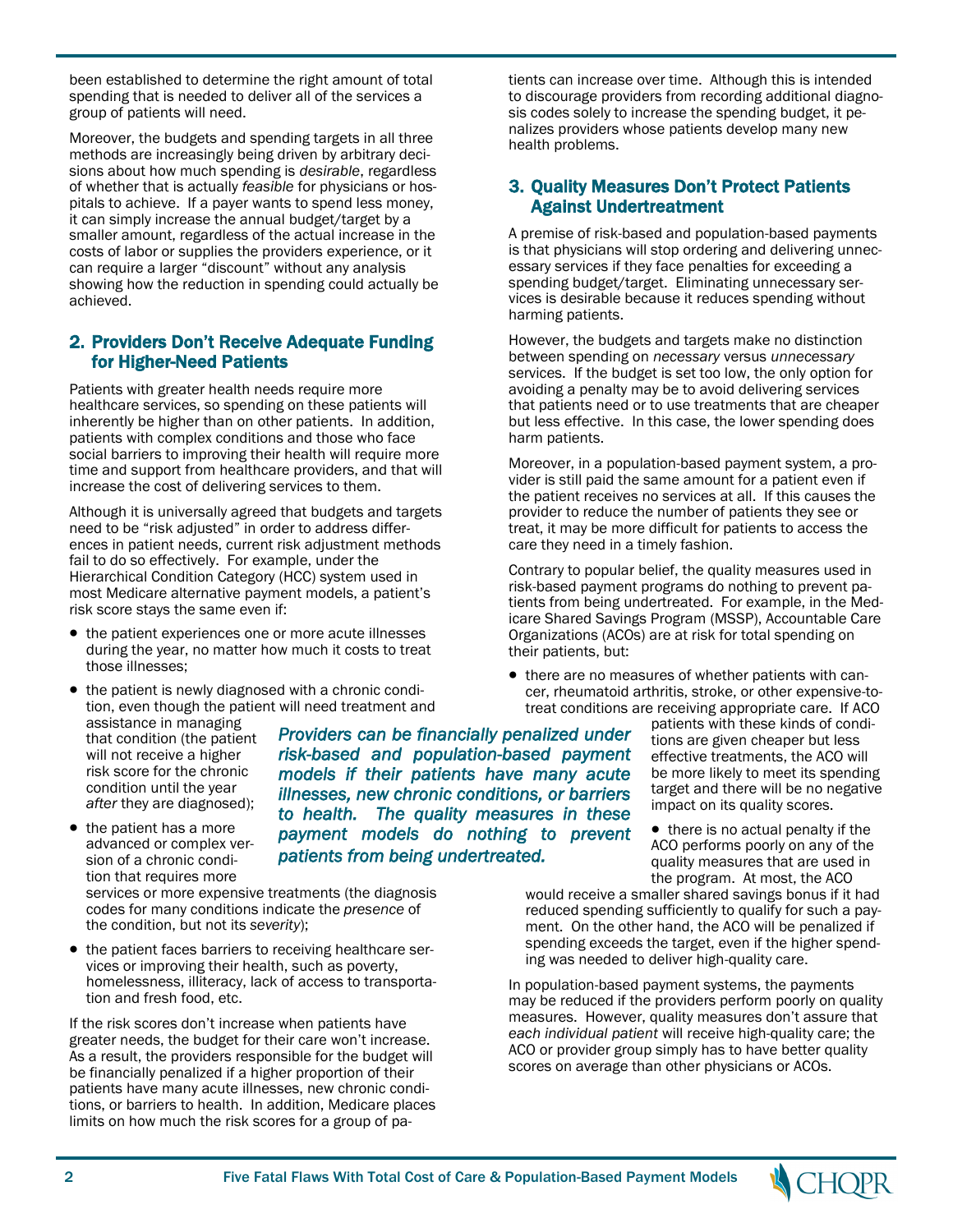#### 4. Providers Have No Greater Ability to Deliver High-Value Services

Fee-for-service payment is typically criticized because it "rewards volume instead of value." However, a bigger problem for patients and providers is the lack of payment or inadequate payment for many high-value services. For example, there are typically no fees for education and proactive care management services provided by nurses, community health workers, and pharmacists, for palliative care services, or for non-medical services such as transportation. In addition, the fees paid for office visits are often too low to allow physicians to spend adequate time with patients who have complex needs. All of this can cause patients to be misdiagnosed or experience poor outcomes that will result in higher spending on their care.

Most risk-based payment models don't solve these problems because they don't make any changes in what services are paid for or the amounts paid for those services. Although providers can receive a shared savings bonus if they deliver additional or different services that significantly reduce total spending, that bonus won't come until long after the services are delivered. Physician practices and other small providers cannot afford to incur additional costs to deliver more services with no assurance as to whether they will receive enough additional revenue to cover those costs.

In theory, an ACO that receives a population-based payment on behalf of its providers (rather than the providers receiving fees for services and shared savings payments) could pay the providers more or differently for their services. However, most ACOs do not have systems for paying physicians and hospitals for services unless they employ the physicians or own the hospitals. Forcing ACOs to establish claims payment systems would not only be expensive but wasteful, since it would duplicate the systems health plans already have in place.

The biggest improvements in care delivery have resulted from the small number of value-based payment programs that explicitly pay more to support the delivery of new services, such as Medicare's Comprehensive Primary Care Plus program, Oncology Care Model, and ACO Investment Model. Unfortunately, all of these programs have been terminated in favor of more problematic riskbased models.

#### 5. Patients Don't Have a Choice About Whether to Participate

Most people would likely prefer not to be part of a system in which physicians can (1) be penalized for ordering or delivering treatments their patients need simply because the treatments are expensive, (2) receive a financial bonus for using less-effective treatments because they cost less, or (3) be paid even if they do doing nothing at all to help their patients, particularly if (4) patients in that system are unlikely to receive any more or better services than they would have otherwise. For decades, people have had the opportunity to enroll in HMOs that pay doctors using capitation, but most have chosen not to, and the majority of Medicare beneficiaries continue to enroll in Original Medicare despite the availability of "zero-premium" Medicare Advantage plans.

| <b>IDEAL</b>                                                                                                                                                                                                                                                                                                                                                                                                                                                                              | <b>PROBLEMATIC PAYMENT MODELS</b>                                                                                                                                                                                                                                                                                                                                                                                                                                                        |                                                                                                                                                                                                                                                                                                                                                                                                                                                                              |                                                                                                                                                                                                                                                                                                                                                                                                                                                                           |                                                                                                                                                                                                                                                                                                                                                                                                                                                                                                    |
|-------------------------------------------------------------------------------------------------------------------------------------------------------------------------------------------------------------------------------------------------------------------------------------------------------------------------------------------------------------------------------------------------------------------------------------------------------------------------------------------|------------------------------------------------------------------------------------------------------------------------------------------------------------------------------------------------------------------------------------------------------------------------------------------------------------------------------------------------------------------------------------------------------------------------------------------------------------------------------------------|------------------------------------------------------------------------------------------------------------------------------------------------------------------------------------------------------------------------------------------------------------------------------------------------------------------------------------------------------------------------------------------------------------------------------------------------------------------------------|---------------------------------------------------------------------------------------------------------------------------------------------------------------------------------------------------------------------------------------------------------------------------------------------------------------------------------------------------------------------------------------------------------------------------------------------------------------------------|----------------------------------------------------------------------------------------------------------------------------------------------------------------------------------------------------------------------------------------------------------------------------------------------------------------------------------------------------------------------------------------------------------------------------------------------------------------------------------------------------|
|                                                                                                                                                                                                                                                                                                                                                                                                                                                                                           |                                                                                                                                                                                                                                                                                                                                                                                                                                                                                          |                                                                                                                                                                                                                                                                                                                                                                                                                                                                              | ill⊪                                                                                                                                                                                                                                                                                                                                                                                                                                                                      |                                                                                                                                                                                                                                                                                                                                                                                                                                                                                                    |
| <b>PATIENT-</b><br><b>CENTERED</b><br><b>PAYMENT</b>                                                                                                                                                                                                                                                                                                                                                                                                                                      | <b>CATEGORY 1</b><br><b>FEE FOR SERVICE -</b><br><b>NO LINK TO</b><br><b>QUALITY &amp; VALUE</b>                                                                                                                                                                                                                                                                                                                                                                                         | <b>CATEGORY 2</b><br><b>FEE FOR SERVICE -</b><br><b>LINK TO QUALITY</b><br>& VALUE                                                                                                                                                                                                                                                                                                                                                                                           | <b>CATEGORY 3</b><br><b>APMS BUILT ON</b><br><b>FEE-FOR-SERVICE</b><br><b>ARCHITECTURE</b>                                                                                                                                                                                                                                                                                                                                                                                | <b>CATEGORY 4</b><br>POPULATION-<br><b>BASED PAYMENT</b>                                                                                                                                                                                                                                                                                                                                                                                                                                           |
|                                                                                                                                                                                                                                                                                                                                                                                                                                                                                           |                                                                                                                                                                                                                                                                                                                                                                                                                                                                                          |                                                                                                                                                                                                                                                                                                                                                                                                                                                                              |                                                                                                                                                                                                                                                                                                                                                                                                                                                                           |                                                                                                                                                                                                                                                                                                                                                                                                                                                                                                    |
| $\cdot$ A patient is able to<br>receive the services<br>that will best address<br>their specific health<br>problems<br>$\cdot$ Each patient is assured<br>of receiving<br>appropriate,<br>evidence-based care<br>$\cdot$ A healthcare provider<br>receives adequate<br>resources to support the<br>cost of delivering<br>services in a high-<br>quality, efficient way<br>$\cdot$ A patient can select a<br>provider or team based<br>on the quality and cost<br>of the care they deliver | $\cdot$ There are no fees for<br>many important services<br>• Many fees are less than<br>the cost of delivering<br>high-quality care<br>$\cdot$ There is no assurance of<br>the appropriateness or<br>quality of the service<br>that is delivered<br>Healthcare providers are<br>penalized for reducing<br>complications and<br>keeping patients healthy<br>• It is impossible for a<br>patient or payer to<br>compare providers<br>based on the cost of<br>treating a health<br>problem | $\cdot$ There are no changes in<br>payments to enable<br>improvements in the<br>quality of care<br>• Ouality measures do not<br>accurately or completely<br>assess the quality of care<br>delivered<br>• Healthcare providers<br>can be penalized for<br>things they cannot<br>control<br>$\cdot$ There is no assurance<br>that each patient will<br>receive high-quality care<br>• The calculation of bonus<br>payments discourages<br>collaboration in care<br>improvement | $\cdot$ There are no changes in<br>payments to enable<br>improvements in the<br>quality of care<br>• There is no assurance<br>that each patient will<br>receive high-quality care<br>• Providers are rewarded<br>for withholding services<br>patients need<br>• Providers can be<br>penalized if they care for<br>higher-need patients<br>• Small providers can be<br>forced out of business<br>• Money is spent avoiding<br>losses instead of<br>delivering patient care | $\cdot$ There is no assurance<br>that patients will receive<br>care when they need it<br>Payments may not be<br>sufficient to cover the<br>cost of delivering<br>high-quality care<br>Providers are rewarded<br>for withholding services<br>patients need<br>Providers can be<br>penalized if they care for<br>higher-need patients<br>• Small providers can be<br>forced out of business<br>• Investors, vendors, and<br>financial intermediaries<br>can profit at the expense<br>of patient care |